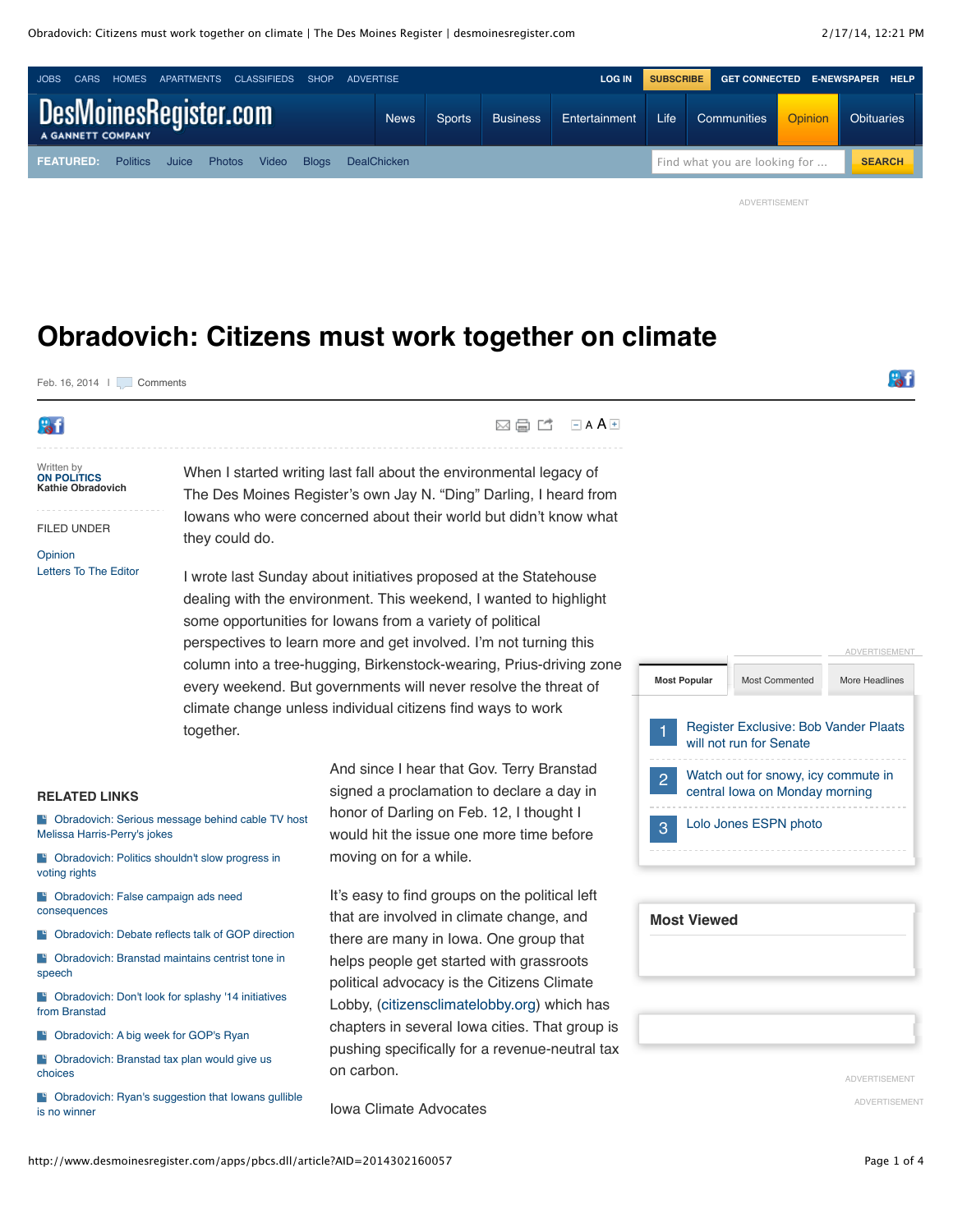Obradovich: Citizens must work together on climate | The Des Moines Register | desmoinesregister.com 2/17/14, 12:21 PM

**B** [Obradovich: Perry needs work on federal issues](http://www.desmoinesregister.com/article/20131107/OPINION05/311070075)

**Cobradovich: Democrats need to show focus on** governing

[Obradovich: Schultz may trade 'ponies' as he mulls](http://www.desmoinesregister.com/article/20131027/OPINION05/310270072) a re-election run

**B** [Obradovich: Vander Plaats serious about Cruz, less](http://www.desmoinesregister.com/article/20131023/OPINION05/310230103) so on Senate run

[Obradovich: Sequester next sticking point in budget](http://www.desmoinesregister.com/article/20131020/OPINION05/310200069) fight

**B** [Obradovich: 'In politics, lessons aren't always](http://www.desmoinesregister.com/article/20131013/OPINION05/310130060) learned'

[\(Iowaclimateadvocates.org\)](http://iowaclimateadvocates.org/), a group founded by Sen. Rob Hogg in Cedar Rapids, has been hosting forums with candidates for Congress on climate-change issues.

For the really hard core, consider former state Rep. Ed Fallon, He's the founder and director of the Great March for Climate Action ([climatemarch.org\)](http://climatemarch.org/). The walk across the United States kicks off March 1 in Los Angeles and travels to Washington, D.C. The group reaches Des Moines on Aug. 11.

Fallon said over 220 people nationally, including about 20 Iowans, plan to make the entire trek. That's hundreds of people making a "tremendous sacrifice" to try to raise awareness of climate change. It's symbolic, he said, of the sacrifice we all need to make in order address the environmental threat to come.

People who aren't quite so committed can still help the march in a variety of ways, including donating money and environmentally friendly services. The march will use a 65-watt mobile wind generator, green portable toilets and truck entirely fueled by vegetable oil to reduce its own footprint and educate the public, Fallon said.

There are fewer conservative groups in the conversation, but that might be changing. Alex Bozmoski of the Energy and Enterprise Initiative [\(energyandenterprise.com\)](http://energyandenterprise.com/), says his group plans to visit to Iowa soon, although details are not yet available. The Washington, D.C., organization looks for market-based solutions to energy and climate issues.

Bozmoski said one way conservatives get into the conversation about green energy is through concern about national security. "We'll never be able to escape Saudi Arabian oil, no matter how much we produce, because they'll always control the price," Bozmoski said.

He said his interest in climate issues springs from a free-market economics perspective. That includes acknowledging the risk of climate change and socializing the cost. "A lot of conservatives think we should prudently manage risk in the most pro-growth manner possible," he said.

Another way Iowans of different political perspectives are finding to approach issues related to climate change is through their faith.

One of the more active organizations that work to facilitate education and action in faith communities is Iowa Interfaith Power &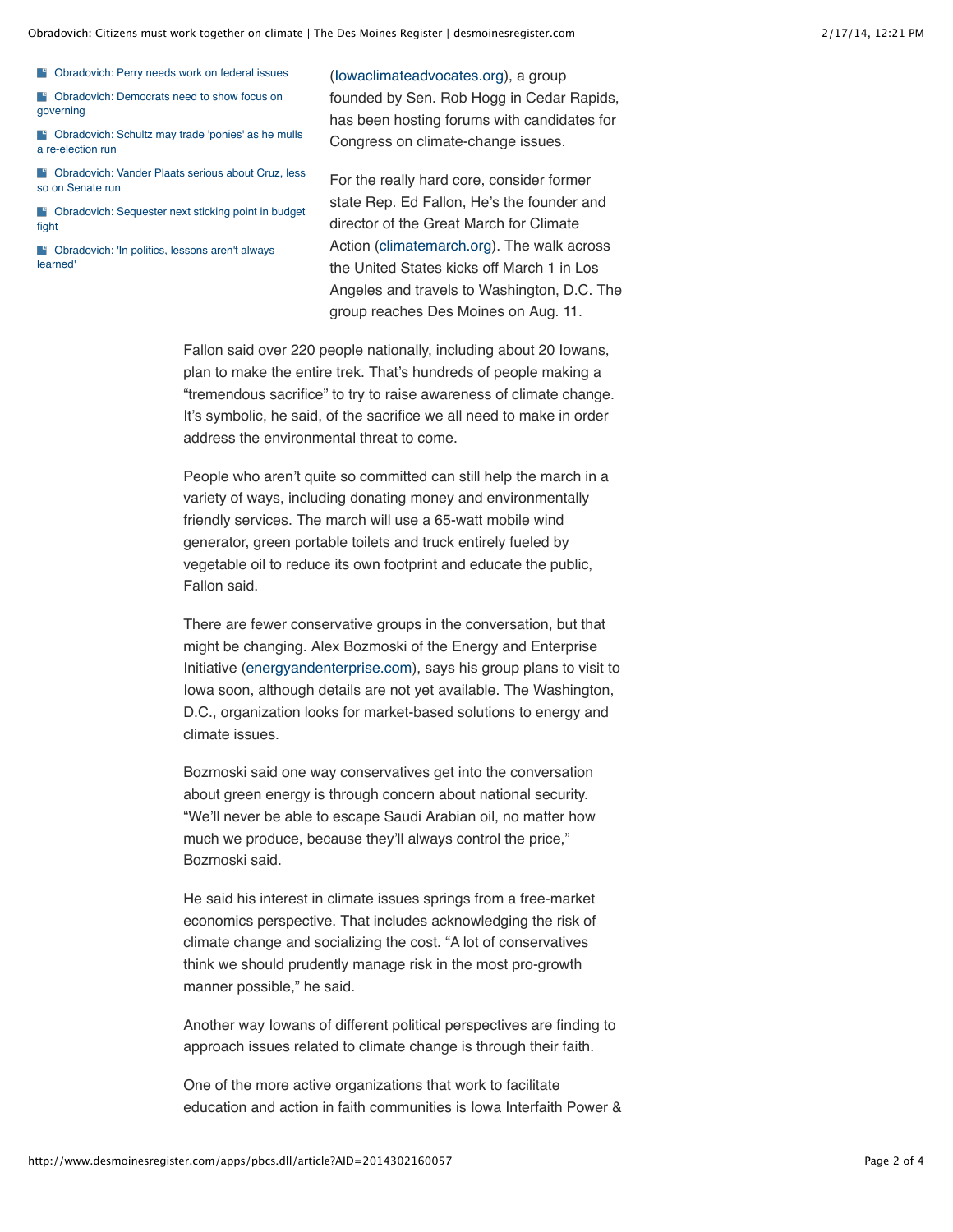Light. This tends to be mainly progressive congregations, but a panel discussion I joined a few months ago included an evangelical pastor.

The group and its director, the Rev. Susan Guy, help congregations make their own facilities more environmentally friendly and challenge their members to reduce their families' carbon footprint. Their website, [www.iowaipl.org,](http://www.iowaipl.org/) also has talking points, resources and tips. A coming forum at 2 p.m. March 30 at Bethesda Lutheran Church in Ames (my home church when I was growing up) will explore agriculture and climate change.

Climate change remains a divisive political issue, but the rest of us don't have to wait for our politicians to make the environment a priority. It's only the future of the world that's at stake, after all.

### **[View Comments](http://www.desmoinesregister.com/comments/article/20140216/OPINION05/302160057/Obradovich-Citizens-must-work-together-climate) ()** | **[Share your thoughts »](http://www.desmoinesregister.com/comments/article/20140216/OPINION05/302160057/Obradovich-Citizens-must-work-together-climate)**

**YOU MIGHT BE INTERESTED IN**

[Letter to the editor: Questions](http://www.desmoinesregister.com/article/20140216/OPINION04/302160046/Letter-editor-Questions-still-engulf-Ankeny-police-raid) still engulf Ankeny…

[Letter to the editor: This is why](http://www.desmoinesregister.com/article/20140216/OPINION04/302160049/Letter-editor-why-farmers-need-crop-insurance-help) farmers need that…

[Letter to the editor: Reason](http://www.desmoinesregister.com/article/20140216/OPINION04/302160055/Letter-editor-Reason-must-prevail-vets-pension-exemption) must prevail on vets…

[Your 2 Cents' Worth: Sunday,](http://www.desmoinesregister.com/article/20140216/OPINION/302160092/Your-2-Cents-Worth-Sunday-Feb-16-2014) Feb. 16, 2014

[Basu: 'Free market' helps the](http://www.desmoinesregister.com/article/20140216/BASU/302160056/Basu-Free-market-helps-rich-more-than-poor) rich more than poor

[Frigidaire FFEF3013LW](http://www.oveninfo.com/products/frigidaire-ffef3013lw) (Oven Info)

#### **SPONSORED LINKS**

[14-Year-Old Boy Executed in](http://thegrio.com/2014/01/21/new-trial-sought-for-george-stinney-14-executed-in-1944/) South Carolina to Get his… (theGrio)

[4 Stupid Investment Mistakes](https://us.etrade.com/ctnt/investor-education-center/ArticlePage?aid=a95f3219-ea14-48ca-8cb7-193ac59ef8b8) Nearly Everyone Makes (etrade.com)

[Jennifer Lawrence Nails](http://www.glam.com/jennifer-lawrence-nails-another-photo-bomb/) Another Photo Bomb (Glam)

[How to Get Tax Credit for Your](https://us.etrade.com/ctnt/investor-education-center/ArticlePage?aid=63e00b03-7935-49d1-a7d1-12a648a79f76) Retirement Savings (Yes… (etrade.com)

[Katie Holmes Wears Tiny Bikini](http://thestir.cafemom.com/beauty_style/166191/katie_holmes_wears_tiny_bikini) Most Moms Wouldn't Dare… (Tasty Articles)

[What your car color says about](http://www.bankrate.com/finance/auto/what-car-color-says-about-you-1.aspx) you (Bankrate) [\[?\]](http://www.desmoinesregister.com/apps/pbcs.dll/article?AID=2014302160057#)